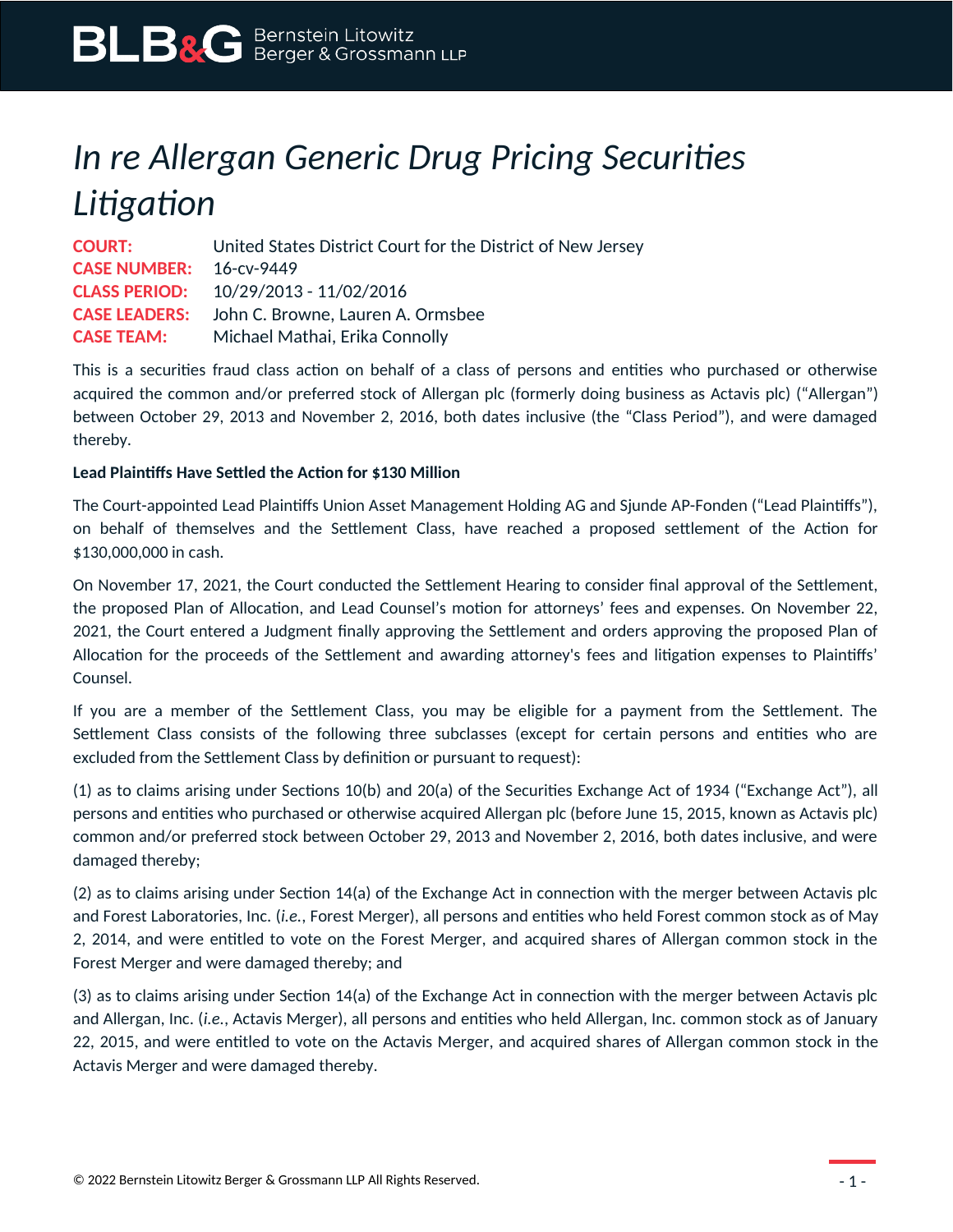

Please read the Notice to fully understand your rights and options. Copies of the Notice and Claim Form can be found on the Case Documents section of this page. You may also visit the Settlement website, www.AllerganDrugPricingSecuritiesLitigation.com, for more information about the proposed Settlement.

**If you are a member of the Settlement Class, in order to be potentially eligible to receive a payment from the Settlement, you must submit a Claim Form by mail** *postmarked no later than December 27, 2021***, or online using the Settlement website, [www.AllerganDrugPricingSecuritiesLitigation.com,](http://www.AllerganDrugPricingSecuritiesLitigation.com/)** *no later than December 27, 2021***.**

Payments to eligible claimants will be made only after any appeals are resolved, and after the completion of all claims processing. Please be patient, as this process will take some time to complete.

#### **IMPORTANT DEADLINE:**

|                                       |  | SUBMIT A CLAIM FORM |  |  |  |  |  |
|---------------------------------------|--|---------------------|--|--|--|--|--|
| POSTMARKED (IF MAILED), OR            |  |                     |  |  |  |  |  |
| <b>ONLINE, NO LATER THAN DECEMBER</b> |  |                     |  |  |  |  |  |
| 27, 2021.                             |  |                     |  |  |  |  |  |

This is the only way to be eligible to receive a payment from the Net Settlement Fund. If you are a Settlement Class Member and you remain in the Settlement Class, you are bound by the Settlement and barred from asserting any Released Plaintiffs' Claims (defined in  $\P$  35 in the Notice) that you have against Defendants and the other Defendants' Releasees (defined in ¶ 36 in the Notice), so it is in your interest to submit a Claim Form.

### **The Litigation**

This case asserts claims against Allergan and its top executives for violation of Sections 10(b) and 14(a) of the Securities Exchange Act of 1934. Specifically, Lead Plaintiffs allege that Defendants reported robust financial results to the market, attributed those results to entirely legitimate business factors and conditions, and assured investors that both the Company's pricing practices and the generic drug market in which it operated were highly competitive. The Complaint alleges that, in truth, Allergan's financial results were driven in material part by the Company's collusion with competitors to dramatically increase the prices of at least six generic drugs. The Complaint further alleges that the truth about Allergan's price fixing scheme was revealed to investors in two disclosures on August 6, 2015 and November 3, 2016.

On February 2, 2017, the Court appointed Union Asset Management as co-Lead Plaintiff for the action along with Sjunde AP-Fonden. On May 1, 2017, Lead Plaintiffs filed an initial Amended Complaint. Defendants moved to dismiss that complaint. That motion was fully briefed when, on October 31, 2017, a consortium of 46 state Attorneys General filed a complaint charging Allergan as an alleged co-conspirator in an antitrust price-fixing conspiracy. This complaint described several "smoking gun" calls, emails and text between Allergan executives and other co-conspirators. On November 28, 2017, Lead Plaintiffs filed a Second Amended Complaint, which included newly-discovered information, including information revealed in the Attorneys General's complaint.

Defendants filed a renewed motion to dismiss on January 22, 2018. The motion was fully briefed in April 2018, and was argued on April 11, 2019.